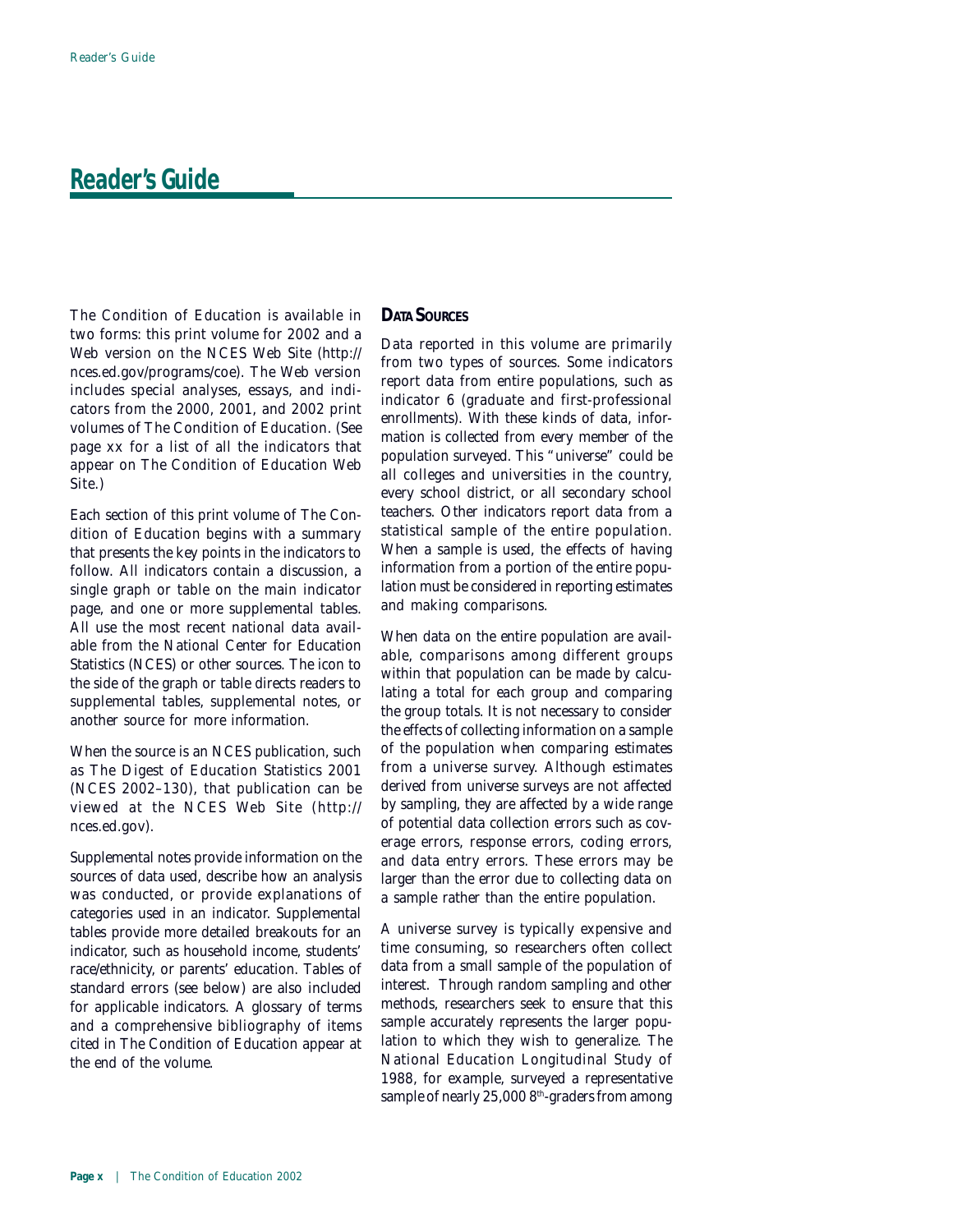**Continued**

all 8th-graders across the country. Based on this sample, conclusions can be drawn about all 8<sup>th</sup>-graders, such as their family background, characteristics of the schools they attend, their mathematical achievement (as measured with a test administered as part of the survey), and their activities outside of school (NCES 90– 458).

Most indicators in *The Condition of Education* summarize data from sample surveys conducted by NCES or the Bureau of the Census with support from NCES. Detailed explanations of NCES surveys can be obtained at the Web site noted above, under "Survey and Program Areas." Information about the Current Population Survey, another frequent source of survey data used in *The Condition of Education*, can be obtained at *http://www.bls.census.gov/ cps/cpsmain.htm* (and also in *Supplemental Note 2*).

#### **DATA ANALYSIS AND INTERPRETATION**

Once data from a census or a sample survey are collected, it is necessary to summarize them in a meaningful way. Estimating the true population average, or mean, is a common way of summarizing data. The mean is obtained by adding together the values for all members of the sample population and dividing the sum by the sample size. An example of this would be the annual mean salaries of professors at 4 year universities. A second kind of estimate is the median, which is the "middle" value among all members of a sample or population. Half of all values in the population are above the median, and half are below. As an illustration, *indicator 16* discusses the median annual earnings of people ages 25–34. The percentage of the population having a certain characteristic, such as the percentage of graduates who are female, provides still another kind of estimate.

Analysis of data from a sample of a population requires consideration of several factors before the analysis becomes meaningful. For example, however conscientious an organization may be in collecting data from a sample of a population, there will always be some margin of error in estimating the population mean, median, or any other such statistic from the data. Consequently, data from samples can provide only an estimate of the true or actual value. The margin of error or the range of the estimate depends on several factors, such as the amount of variation in the responses, the size and representativeness of the sample, and the size of the subgroup for which the estimate is computed.\*

When data from samples are reported, as is the case with most of the indicators in *The Condition of Education*, the magnitude of this margin of error is measured by what statisticians call the "standard error" of an estimate. The standard errors for all the estimated means, medians, or percentages reported in the graphs and text tables of *The Condition of Education* can be found in appendix 3, Standard Error Tables. The corresponding standard errors for the supplemental tables can be viewed at the NCES Web Site (*http://nces.ed.gov*).

As an illustration, *indicator 7* reports on the reading performance of students in  $4<sup>th</sup>$  grade in 2000. For Hispanic students, the average scale score was 197; for American Indian/ Alaska Native students, the average scale score was 196 (see supplemental table 7-2). In contrast to the similarity in these scale scores, the standard errors were considerably different: 1.7 for Hispanics and 4.7 for American Indian/ Alaska Natives.

The percentage or mean score with the smaller standard error provides a more reliable estimate of the true value than does the percent-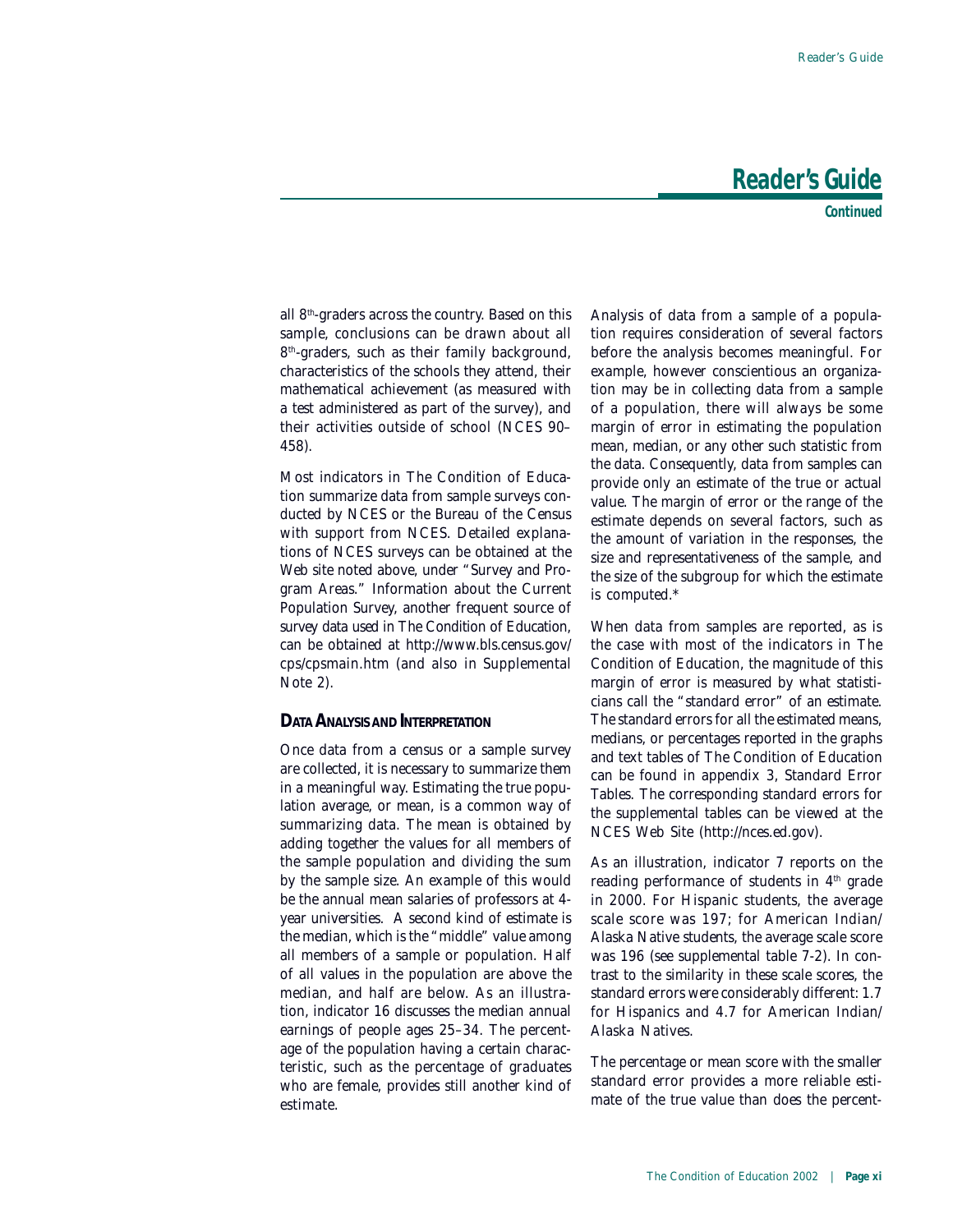**Continued**

age or mean score with a higher standard error. Standard errors tend to diminish in size as the size of the sample (or subsample) increases. Consequently, for the same kinds of data, such as enrollment rates in postsecondary education sample surveys (like the National Postsecondary Student Aid Study) or scores on the National Assessment of Educational Progress, standard errors will almost always be larger for Blacks and Hispanics than for Whites, who represent a larger proportion of the population.

When data from samples are reported, some caution is warranted in making comparisons. Although one mean or percentage may be larger than another, a statistical test may find that there is no difference between estimates due to the precision of the estimates.

Whether differences in means or percentages are statistically significant can be determined using the standard errors of the estimates. When differences are statistically significant, the probability that the difference occurred by chance is usually small, occurring about 5 times out of 100. The method primarily used here for determining whether the difference between two means is statistically significant is described in the introduction to appendix 3, Standard Error Tables.

For all indicators in *The Condition of Education* based on samples, differences between means or percentages (including increases or decreases) are stated only when they are statistically significant. To determine whether differences reported are statistically significant, two-tailed *t*-tests, at the .05 level, are used. Bonferroni adjustments are typically used when more than two groups are compared simultaneously (e.g., Blacks, Whites, and Hispanics). The formula for determining statistical significance is also adjusted when the samples being compared are dependent. Some comparisons were also made using ANOVA trend analysis, which tests for specific relationships (e.g., linear, quadratic, or cubic) between variables.

Discussion of several indicators illustrates the consequences of these considerations. *Indicator 38* reports that 9 percent of female undergraduates and 7 percent of male undergraduates participated in distance education programs in 1999–2000. Although the difference of 2 percentage points is relatively small, as are the standard errors associated with each estimate (0.4 in each instance), the difference is statistically significant and supports the conclusion that females were more likely to participate in distance education programs than males. In contrast, *indicator 2* discusses enrollment in preprimary education. The data in supplemental table 2-1 indicate that 59 percent of Black children and 47 percent of White children living below poverty were enrolled in preprimary education programs in 2001. The difference of 12 percentage points is larger than in the previous example, but the standard errors are also larger (5.4 and 4.1, respectively). The difference is not statistically significant; the data do not support a conclusion that Black children living in poverty were more likely than their White peers to be enrolled in these programs. *Indicator 13* provides a similar example. The average score of U.S. 8<sup>th</sup>-grade students on an international test of achievement in science was 515 in 1999, which was 20 points lower than the score in Finland and 12 points higher than that in Latvia. Again, however, the differences are not statistically significant; it is thus proper to indicate that the average scores of U.S., Finnish, and Latvian students are similar.

Although values reported in the supplemental tables are often rounded to one decimal place (e.g., 76.5 percent), values reported in each indicator are typically rounded to whole numbers (with any value of 0.5 or above